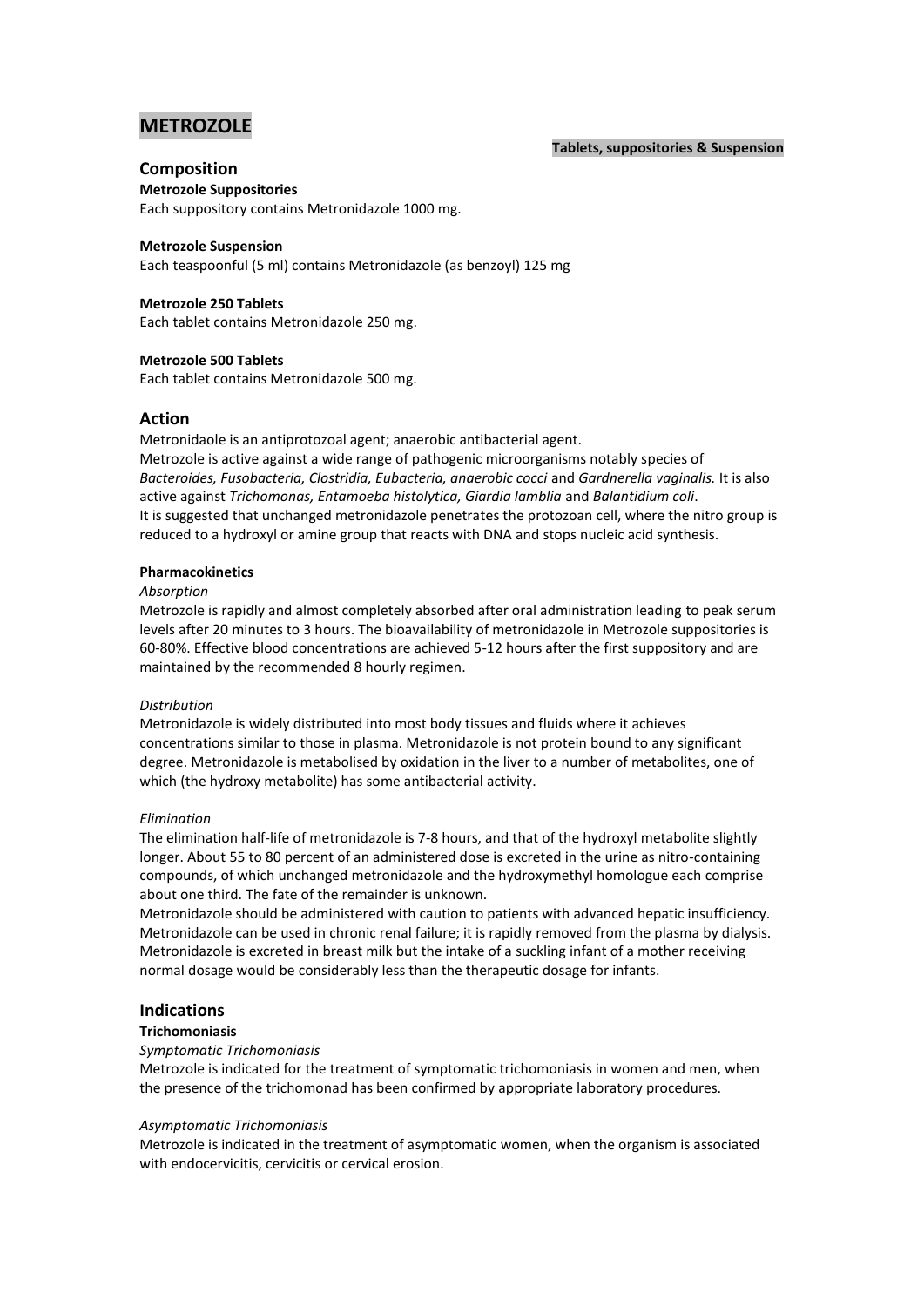## *Asymptomatic Consorts*

Trichomoniasis vaginalis infection is a venereal disease. Therefore, asymptomatic sexual partners of treated patients should be treated simultaneously if the organism has been found to be present, in order to prevent reinfection of the partner. During the treatment, it is recommended that the patient refrain from sexual intercourse, or the male partner use a condom to avoid reinfection.

## **Amebiasis**

Metrozole is indicated in the treatment of acute intestinal amebiasis (amebic dysentery) and amebic liver abscess.

# **Contraindications**

- Known hypersensitivity to metronidazole or any of the ingredients in the tablets.
- Pregnancy metronidazole should not be used in the first trimester in patients with trichomoniasis or bacterial vaginosis.
- Breast feeding should be discontinued for 12-24 hours when single high dose (e.g. 2g) therapy is used.

## **Warnings**

Metronidazole should be administered with care to patients receiving corticosteroids, or patients predisposed to edema.

#### **Convulsive Seizures and Peripheral Neuropathy**

Convulsive seizures and peripheral neuropathy, the latter characterized mainly by numbness or paresthesia of an extremity, have been reported in patients treated with Metronidazole. Should any abnormal neurological sign appear, prompt discontinuation of therapy is warranted. As a rule, caution should be exercised when Metronidazole is administered to patients with central nervous system disorders.

## **Use in Impaired Hepatic Function**

Patients with severe hepatic disease metabolize Metronidazole slowly and therefore, accumulation of the drug and its metabolites may occur. Doses below those usually recommended should be administered, with caution.

#### **Pregnancy**

#### *Category B*

Animal reproduction studies have failed to demonstrate a risk to the fetus and there are no adequate and well-controlled studies in pregnant women.

#### **Nursing Mothers**

Safety of use in nursing mothers has not been established. Following oral administration, Metronidazole is secreted in breast milk in concentrations similar to those attained in plasma. The half-life in breast milk is about 9-10 hours. A nursing mother should express and discard any breast milk produced while on the drug, and resume nursing 24-48 hours after the drug is discontinued. Therefore, a decision should be made whether to discontinue the drug or to discontinue breastfeeding taking into account the importance of the drug to the mother.

## **Use in Paediatrics**

Safety and efficacy in children have not been established, except for the treatment of amebiasis.

# **Adverse Reactions**

## **Central Nervous System**

Convulsive seizures and peripheral neuropathies are the most serious adverse reactions encountered. Peripheral neuropathies are characterized mainly by numbness or paresthesia of an extremity. Less serious adverse reactions include dizziness, vertigo, in coordination, ataxia, confusion, irritability, depression, weakness, insomnia, headache, syncope.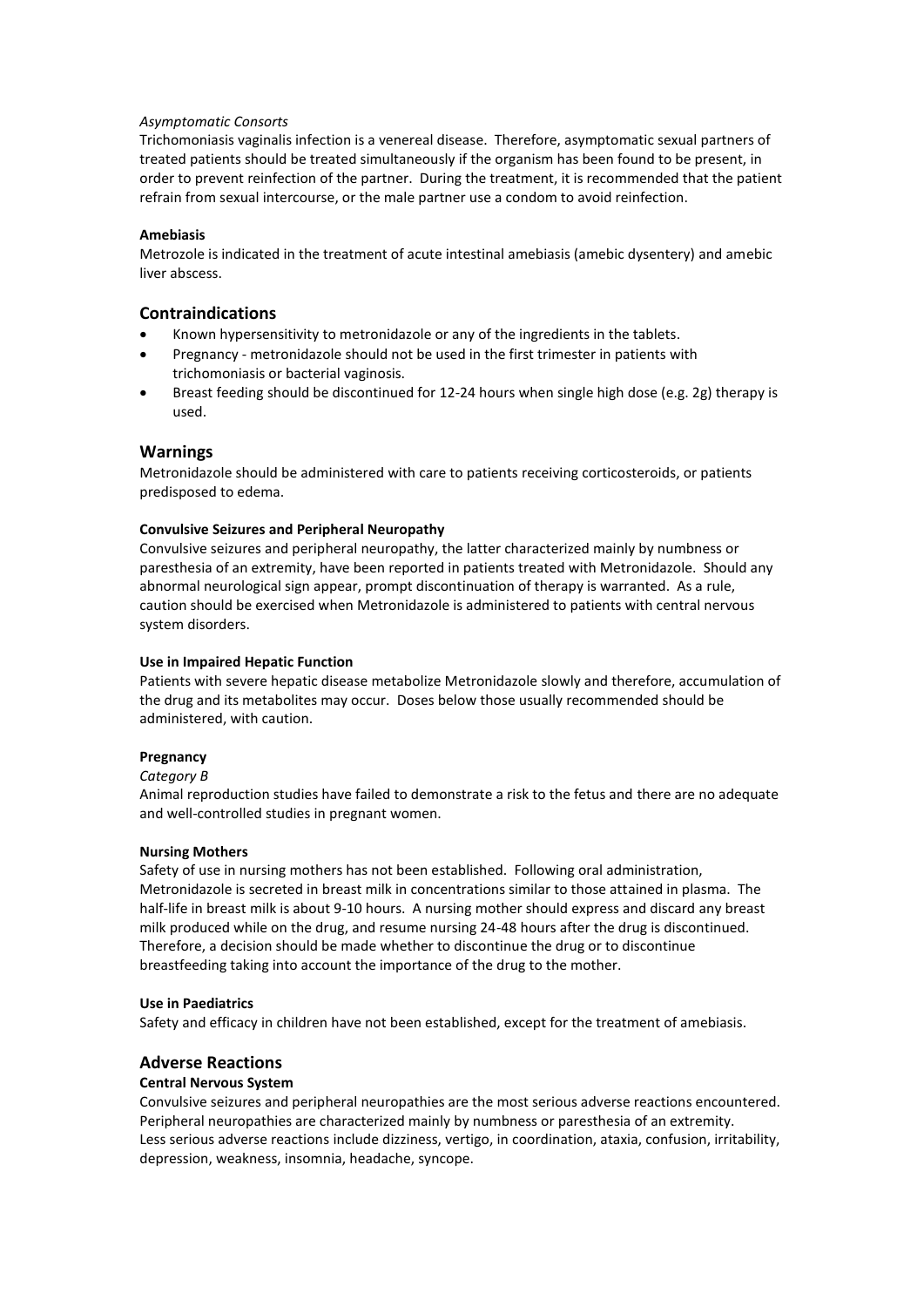#### **Gastrointestinal**

Nausea sometimes accompanied by headache, anorexia, vomiting, diarrhea, epigastric distress, abdominal cramping, constipation, proctitis, sharp unpleasant metallic taste, a modification of the taste of alcoholic beverages, furry tongue, glossitis and stomtatitis (may be associated with a sudden overgrowth of Candida).

#### **Hematological**

Reversible neutropenia (leukopenia) and, rarely, reversible thrombocytopenia.

#### **Renal/ Genitourinary**

Dysuria, cystitis, polyuria, incontinence, sense of pelvic pressure, dyspareunia. Darkened urine has been reported, though it seems to have no clinical significance.

## **Cardiac**

Flattening of the T-wave may be seen in ECG tracings.

#### **Hypersensitivity**

Urticaria, erythematous rash, flushing, nasal congestion, dryness of the mouth, fever.

#### **Other**

Dyspareunia, decrease of libido, proctitis, fleeting joint pains sometimes resembling serum sickness.

## **Precautions**

This drug should be used with care in patients with evidence or history of blood dyscrasia. Mild leukopenia has been observed during administration. However, no persistent hematological abnormalities attributable to the drug have been observed. Total and differential leukocyte counts are recommended prior to, and following, therapy.

## **Drug Interactions**

#### *Metronidazole/ Coumarin Anticoagulants*

Metronidazole potentiates the anticoagulant effect of warfarin and other coumarin anticoagulants, resulting in a prolongation of prothrombin time.

#### *Metronidazole/ Disulfiram*

Concurrent use with disulfiram may result in an acute psychotic reaction or confusional state caused by the combined toxicity. Metronidazole should not be given to patients who have taken disulfiram within two weeks prior to Metronidazole treatment.

#### *Metronidazole/ Cimetidine*

The simultaneous administration of drugs that decrease microsomal liver enzyme activity, such as cimetidine, may prolong the half-life of Metronidazole and decrease its plasma clearance.

#### *Metronidazole/ Lithium*

In patients stabilized on relatively high doses of lithium, short-term Metronidazole therapy has been associated with elevation of serum lithium and, in a few cases, signs of lithium toxicity. Serum lithium and serum creatinine levels should be obtained several days after initiation of Metronidazole therapy, to detect any increase that may precede clinical symptoms of lithium intoxication.

### *Metronidazole/ Phenobarbital/ Phenytoin*

The antimicrobial effectiveness of Metronidazole may be decreased when administered concurrently with phenobarbital or with phenytoin, probably due to increased Metronidazole metabolism. A higher dose of the anti-infective may be required.

#### *Metronidazole/ Alcohol*

Consumption of alcoholic beverages during Metronidazole therapy may cause abdominal cramps, nausea, vomiting, headache and flushing.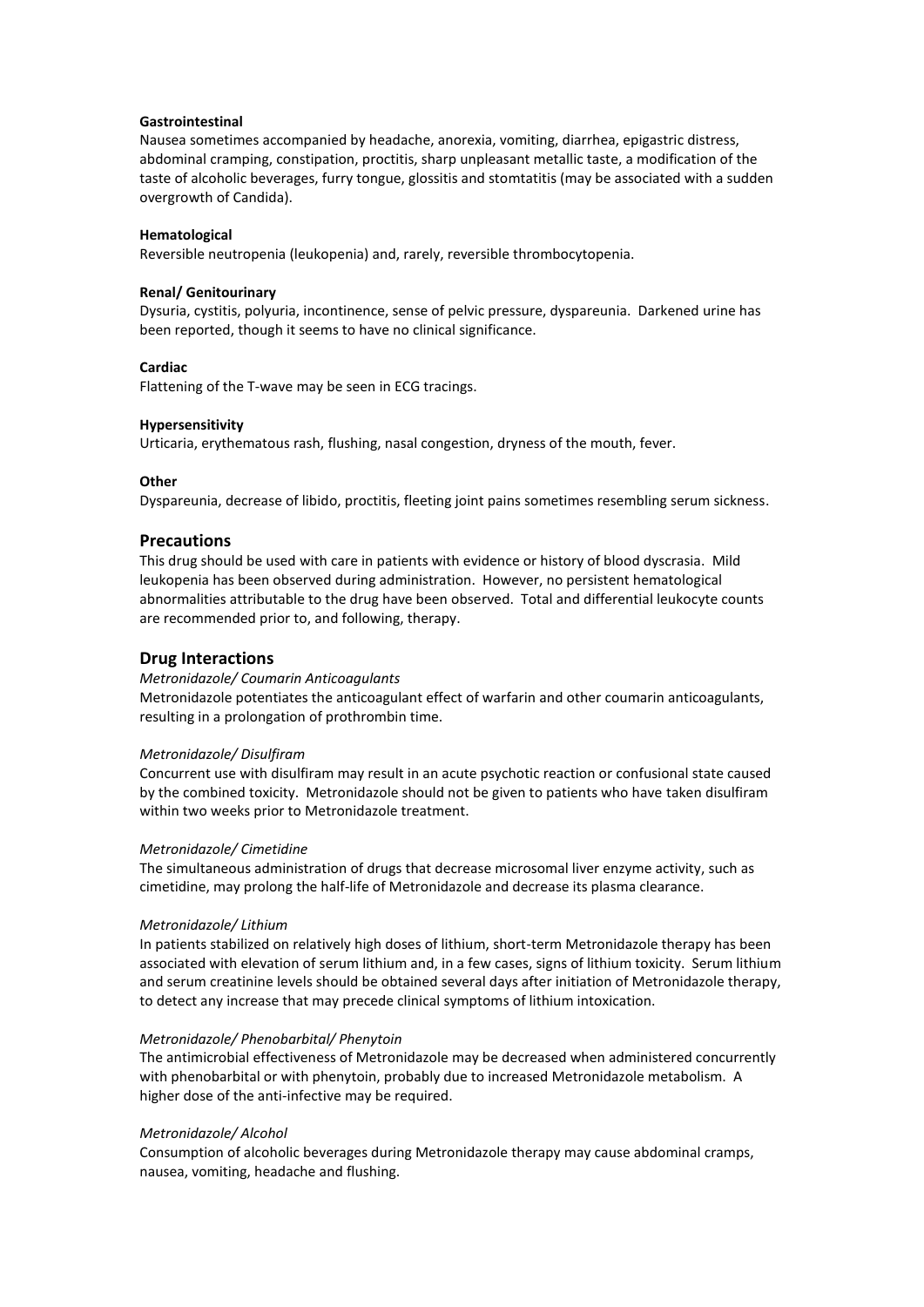## **Diagnostic Interference**

Metronidazole interferes with serum glutamic oxaloacetic transaminase (SGOT), serum glutamic pyruvic transaminase (SGPT), lactate dehydrogenase (LDH), triglycerides, and hexokinase glucose level determinations, resulting in false decreased values.

## **Dosage and Administration**

In elderly patients, the pharmacokinetics of Metronidazole may be altered. Therefore, monitoring of serum levels may be necessary to adjust the Metronidazole dosage accordingly.

#### **Trichomoniasis**

*Women*

*1 -Day Treatment*

2 grams orally, given either as a single dose or in two equal divided doses on the same day. If a pregnant patient is treated during the second or third trimester, 1-day treatment should not be used, as it results in higher serum levels that reach the fetal circulation.

## *7-Day Treatment*

250 mg orally, 3 times a day for 7 consecutive days.

There is some indication from controlled comparative studies that cure rates, as determined by vaginal smears, signs and symptoms may be higher after a 7-day course of treatment than after a 1 day treatment regimen.

A 7-day course of treatment may minimize re infection of the female long enough to treat sexual contacts.

Single-dose treatment can assure compliance, especially if administered under supervision, in those patients who cannot be relied upon to continue the 7-day regimen.

When repeat courses of the drug are required, it is recommended that an interval of 4-6 weeks elapse between courses, and that the presence of the trichomonad be confirmed by appropriate laboratory measures.

## *Men*

250 mg orally twice daily (morning and evening) for 10 days. The dose may be increased and the duration of treatment prolonged, if necessary.

## **Amebiasis**

*Acute Intestinal Amebiasis* 750 mg orally, 3 times daily for 5-10 days.

## *Amebic Liver Abscess*

500-750 mg orally, 3 times daily for 5-10 days. This therapy does not obviate the need for aspiration or drainage of pus.

#### *Children*

35-50 mg/kg body weight/day, divided into 3 oral doses over 24 hours, for 10 days.

## **Over Dosage**

Over Dosage, symptoms manifested by Nausea, vomiting and ataxia. There is no specific antidote to Metronidazole. Management consists of symptomatic and supportive therapy. Early gastric lavage may be helpful.

# **Presentation**

**Metrozole Suppositories** Box of 6 suppositories

#### **Metrozole Suspension**